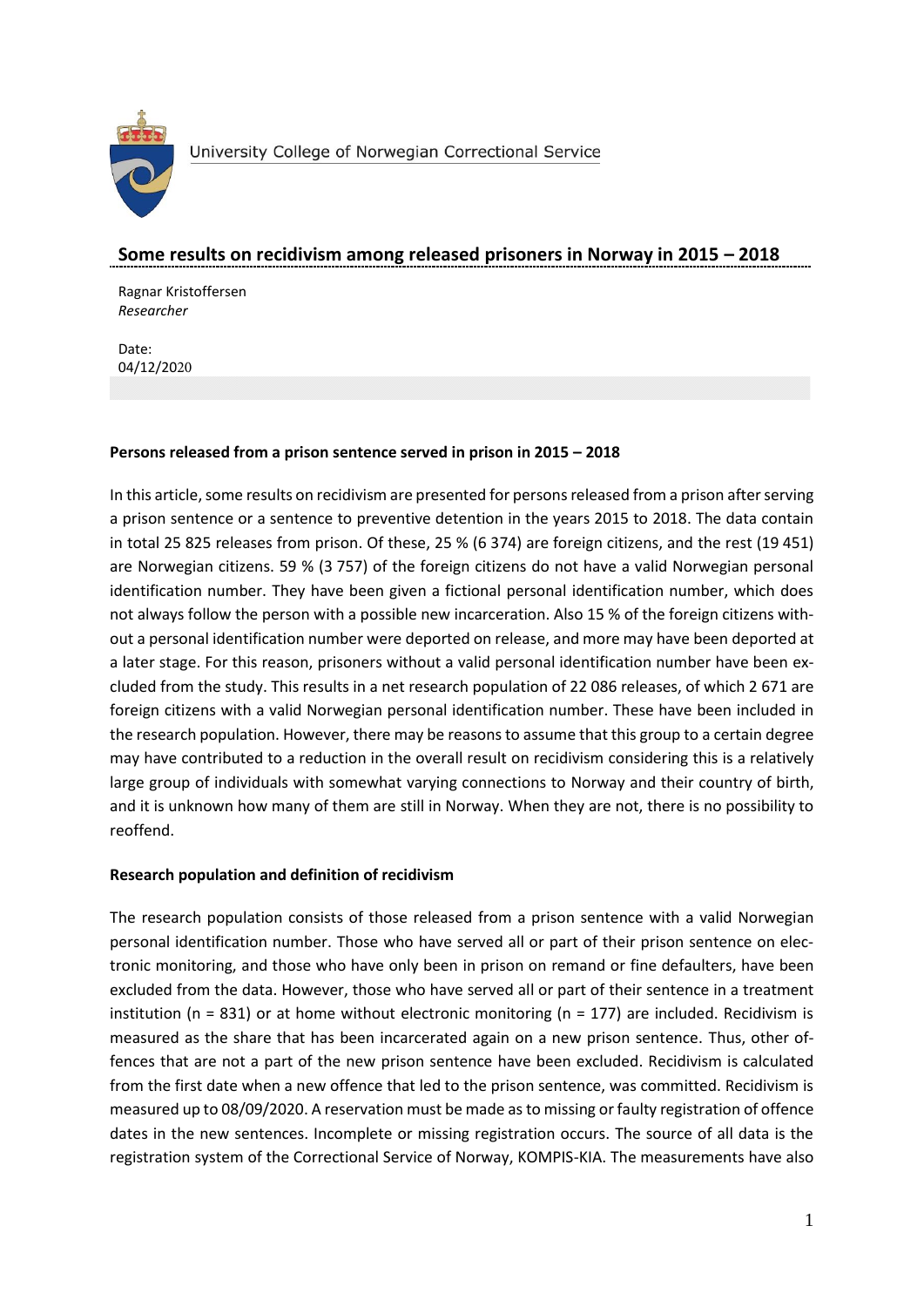been corrected for false recidivism, meaning that offences that occurred *before* the offender started to serve the latest prison sentence are excluded.

This definition of recidivism deviates somewhat from the one that was applied in the Nordic recidivism study published in 2010.<sup>1</sup> The Nordic study measured recidivism as the number of received sentences independent of the time when the execution actually started. Another condition for inclusion was that the new offence as well as the sentence had to occur during the measuring interval of two years after release. In that way, differences between the Nordic countries as to the times for processing criminal cases influenced the recidivism results. This is, however, less of a problem in this study because the decisive criterion in establishing recidivism is the date of the offence in the sentence, not the date of sentencing. In addition, the Nordic study included new sentences to be served outside prison as recidivism, for example community sentences. This implies that if the same procedure was followed here and new sentences to be served outside prison were included, the recidivism rates would turn out somewhat higher than presented here. Measuring all new sentences, including those to be served outside prison, shows that the share that gets a new prison sentence after release has been increasing in the years before 2015<sup>2</sup>. If the proportion of new sentences to be served outside prison is at roughly the same level as in 2014 – meaning probably around 15 % of the total recidivism, adding around 18 % to the number of reoffenders who were released from prison will give a probable estimate of the total recidivism rate within the correctional service, including new sentences to be served outside prison.

All together 6 432 new sentences have been registered, making for around 29 % of all those released in the years 2015-2018. Of these, however, 1 568 sentences do not constitute real recidivism. The number of real recidivism amounts to 4 864 sentences. This implies that every fourth entry to prison on a sentence in this period was false recidivism, meaning it occurred as a result of an offence committed *before* serving the last sentence. This information is probably little known. In working towards the prevention of new offences, it is naturally important to be aware of if the prisoner is a false or a real recidivist.

## **Total of new sentences to be served in prison among released persons up to 08/09/2020**

1

Table 1 below shows the summed up number and share of those registered with a new offence resulting in a prison sentence after release in 2015 – 2018, independent of when the release or the new offence occurred, distributed by gender and measured up to 8/9/2020<sup>3</sup>. 13 % of female and 23 % of male offenders have until then been registered with a new prison sentence. The numbers in table 1 have not been corrected for varying observation periods in terms of risk of reoffending. They do not differentiate between the various years of release either.

<sup>1</sup> "Retur– en nordisk undersøgelse av recidiv blant klienter i kriminalforsorgen". KRUS, 2010: <https://krus.brage.unit.no/krus-xmlui/handle/11250/160672> An English presentation of the study can be found here[: https://krus.brage.unit.no/krus-xmlui/handle/11250/160435](https://krus.brage.unit.no/krus-xmlui/handle/11250/160435)

 $2$  Among those released in 2010 with a new sentence to be executed by the Correctional Service, an analysis shows that the group that received a new prison sentence represents 74 % of the total recidivism, the rest received a sentence to be served outside prison. In 2014, the share that received a new prison sentence had increased to 86 %.

<sup>&</sup>lt;sup>3</sup> For simplicity, I use rounded numbers in my comments on the results. However, all tables, apart from Table 9, show exact percentages at one decimal.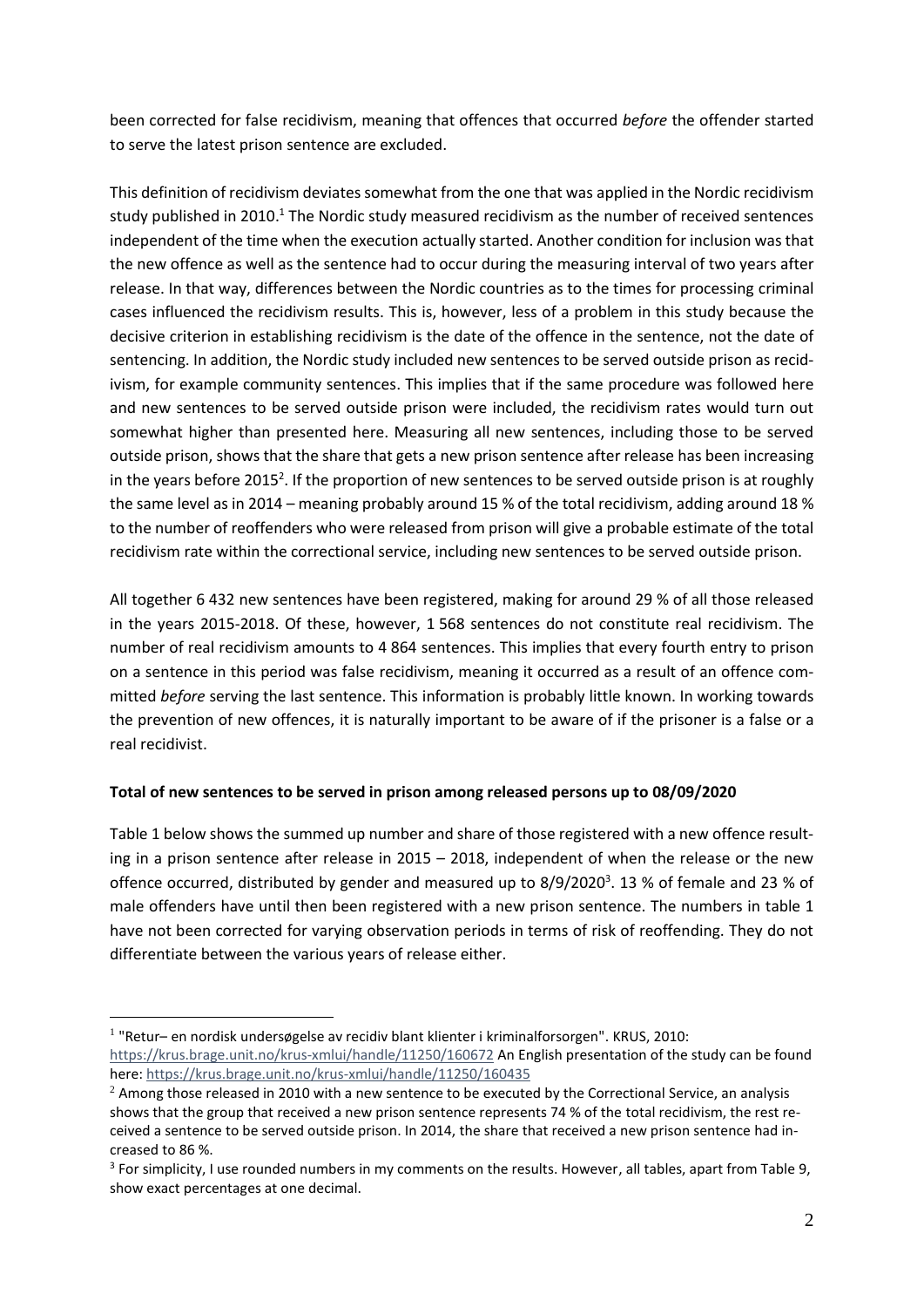| Summed up recidivism per 08/09/2020 by gender for those re-<br>leased prisoners in 2015-2018 |                |                                         | N       | %     |
|----------------------------------------------------------------------------------------------|----------------|-----------------------------------------|---------|-------|
| Female                                                                                       | Valid          | Yes, at least one offence after release | 255     | 13,4  |
|                                                                                              | <b>Missing</b> |                                         | 1654    | 86,6  |
|                                                                                              | Total          |                                         | 1909    | 100,0 |
| Male                                                                                         | Valid          | Yes, at least one offence after release | 4 609   | 22,9  |
|                                                                                              | <b>Missing</b> |                                         | 15 550  | 77,1  |
|                                                                                              | Total          |                                         | 20 15 9 | 100,0 |

# **Total of new sentences to be served in prison among released persons up to 08/09/2020 broken down by year of release**

Table 2 shows the summed up recidivism up to 08/09/2020 for those released in 2015 – 2018, distributed by year of release. On the given date, 31 % of those released in 2015 has been re-admitted to prison on a prison sentence, 27 % for releases from 2016, 16 % for releases from 2017 and 11 % of releases form 2018. The differences are primarily caused by different observation periods for the various years. Those released in 2015 have an observation period of over four years, against less than two years for part of those released in 2018.

| 2.   | Summed up recidivism per 08/09/2020 by year of release |                                         |         | %     |
|------|--------------------------------------------------------|-----------------------------------------|---------|-------|
| 2015 | Valid                                                  | Yes, at least one offence after release |         | 31,1  |
|      | <b>Missing</b>                                         |                                         | 3959    | 68,9  |
|      | Total                                                  |                                         | 5749    | 100,0 |
| 2016 | Valid                                                  | Yes, at least one offence after release | 1715    | 26,7  |
|      | <b>Missing</b>                                         |                                         | 4 7 1 3 | 73,3  |
|      | Total                                                  |                                         | 6428    | 100,0 |
| 2017 | Valid                                                  | Yes, at least one offence after release | 844     | 16,4  |
|      | <b>Missing</b>                                         |                                         | 4 2 9 8 | 83,6  |
|      | Total                                                  |                                         | 5 1 4 2 | 100,0 |
| 2018 | Valid                                                  | Yes, at least one offence after release | 515     | 10,8  |
|      | <b>Missing</b>                                         |                                         | 4 2 3 4 | 89,2  |
|      | Total                                                  |                                         | 4 7 4 9 | 100,0 |

## **Recidivism per year of release for equal observation periods of two years**

In order to be able to compare the development in recidivism, one needs to correct for differences in observation period due to different risk of reoffending. Table 3 shows recidivism for released persons per year of release, corrected for an equal observation period of two years. This implies that recidivism is measured as a new offence within two years after release that has resulted in a new entry on a prison sentence, where the released persons meet the criteria of having had at least two years of freedom after release. Thus, everyone has had the same opportunity to reoffend.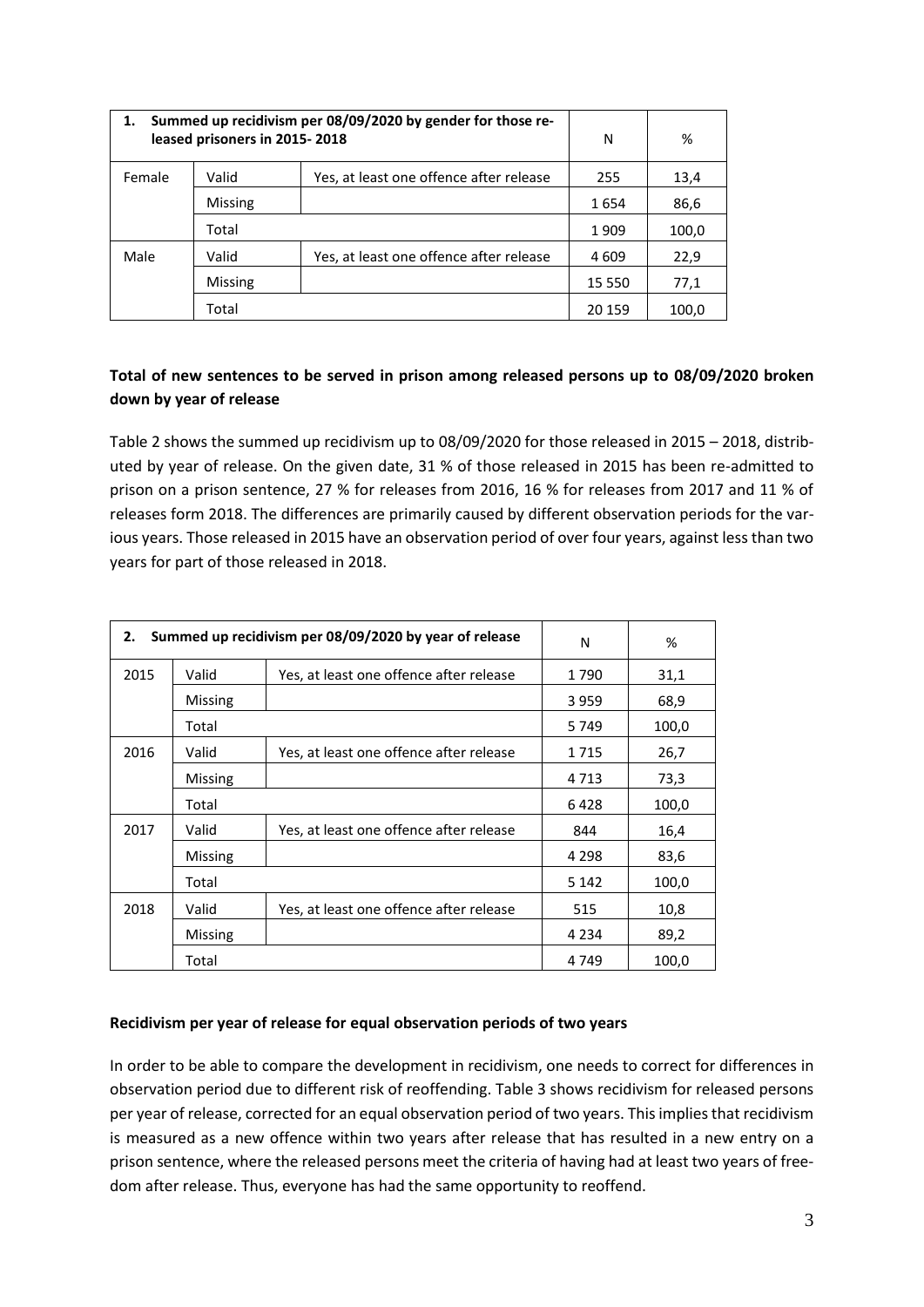| New offence within two years after year of release<br>З. |         | N          | %       |         |
|----------------------------------------------------------|---------|------------|---------|---------|
| 2015                                                     | Valid   | Yes        | 1 1 7 1 | 20,4    |
|                                                          | Missing |            | 4578    | 79,6    |
|                                                          | Total   |            | 5749    | 5749    |
| 2016                                                     | Valid   | <b>Yes</b> | 1 3 4 9 | 21,0    |
|                                                          | Missing |            | 5079    | 79,0    |
|                                                          | Total   |            | 6428    | 6428    |
| 2017                                                     | Valid   | Yes        | 768     | 14,9    |
|                                                          | Missing |            | 4 3 7 4 | 85,1    |
|                                                          | Total   |            | 5 1 4 2 | 5 1 4 2 |
| 2018                                                     | Valid   | Yes        | 372     | 11,4    |
|                                                          | Missing |            | 2888    | 88,6    |
|                                                          | Total   |            | 3 2 6 0 | 100,0   |

Note that in the 2018-cohort there are 1 489 persons who still have not met the criteria of a two-year observation period, so that it consists of 3 260 released persons. This may have had an effect on the difference in result compared to previous years, where the cohorts are considerably larger. In addition, the timespan for being sentenced to prison again is considerably larger for the cohorts before 2018 as well, so that there is a lesser risk that criminal acts committed within two years have not been registered and included in a new prison sentence handed down later. The results show that the proportion of persons who reoffended within two years is 20 % in 2015 and 21 % in 2016. However, reoffending drops to 15 % in 2017, a remarkable reduction of six percentage points compared to the previous year.

In 2017, a police reform was gradually introduced in Norway, and there is reason to assume that this may largely explain the relatively sudden reduction in recidivism in the years 2017 and 2018, compared to previous years. During the time following the introduction of the police reform, an overall reduction can be observed in the number of charged persons, the number of remands and the number of sentences received from the courts. Taken together, this indicates that a decrease in the production of penal cases has influenced the conviction rate in all types of cases. 4 It is safe to assume that this will also influence the rate of registered reoffending among released persons. Measuring the time of a new sentence after release indicates that the total caseload has been reduced and/or that the case processing time has increased since 2016. Within two years, prisons registered 966 new sentences started by released persons in 2015, increasing to 1 352 among those released in 2016, followed by a steep decrease to respectively 812 and 820 in 2017 and 2018. Changes in police priorities as to what kind of

1

<sup>4</sup> According to Statistics Norway, 26 524 less charges against persons were registered in 2018 compared to 2016. In the same period, the number of charges against persons for sexual offences increased by 30 % (Statistics Norway table 09410: Siktelser mot personer etter lovbruddstype, alder, statistikkvariabel og år: <https://www.ssb.no/statbank/table/09410> ). The total number of prison sentences received and registered in the Correctional Service fell from 10 591 in 2016 to 8 899 in 2019. New commencements of prison sentences in prison fell from 6 726 in 2015 to 4 596 in 2019. A considerable part of this decrease in entries to prison on sentence is, however, due to conversion of a little less than 3 000 prison sentences annually to electronic monitoring. New remands fell from 3 713 in 2015 to 3 185 in 2018. (Source: Correctional service registration system Kompis Kia/ Booking and the Correctional service's annual statistics.)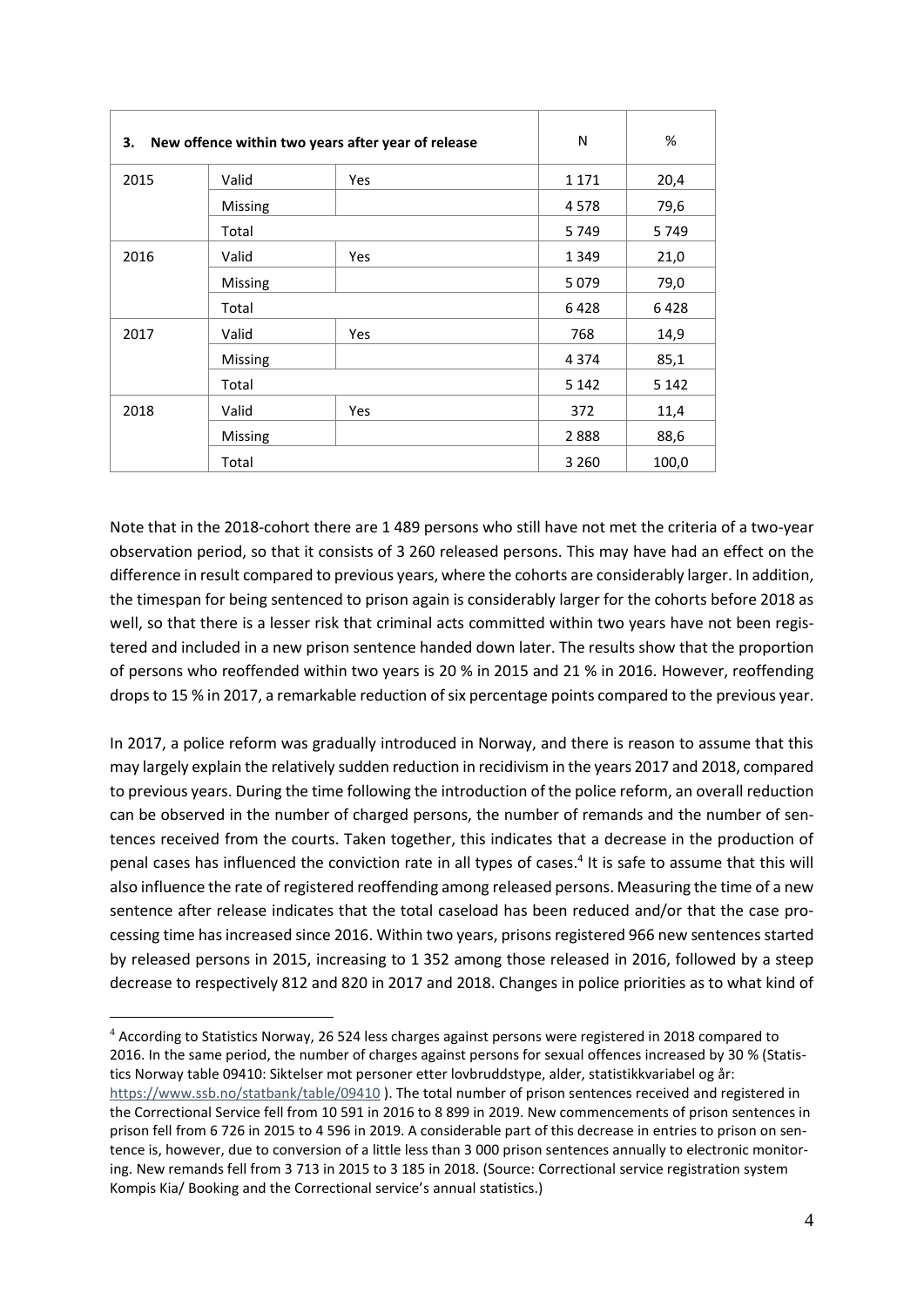crimes will be investigated have probably also influenced the differences in results in the period after 2016. In 2019, police reported 20 % less drug offences than in 2016. <sup>5</sup> At the same time, the Correctional Service has received a growing number of persons sentenced for sexual offences, cases that often take more time and resources to investigate, notably in cases of online abuse, which have been a prioritized area. The number of inmates sentenced for sexual offences has almost doubled over the last ten years, from a daily average of 300 to 600.<sup>6</sup>

It should also be mentioned that being on the "waiting list"<sup>7</sup> implies that the implementation of the prison sentence is postponed, and this may be expected to influence the composition of the population of released persons - and with it, recidivism. However, it is not very likely that the waiting list has substantially influenced the number or the composition of the population of released persons in 2017 or 2018 since it consisted of just 261 sentences on 01/01/2017 and fell to 141 on 01/01/2019.<sup>8</sup>

The following contingencies may also have influenced the differences in recidivism rates before and after 2017:

- The proportion of those with a previous prison sentence among released persons has decreased markedly during the years 2017 – 2018, compared to the two years before, cf. table 6. Their share fell from 39 % of released persons in 2015 to 24 % in 2018, a decrease in numbers by 54 % (n = 1 374) in the course of two years. This development has quite probably had an effect on the decrease in recidivism after 2016. Measurements have shown that released persons with an earlier prison sentence have a more than twice as high risk of reoffending than those without an earlier prison sentence.<sup>9</sup> Table 6 shows the number of released persons with a previous prison sentence five years back in time, and recidivism within two years in this group.
- Less persons under 25 years old were released in the period after 2016. These accounted for 18 % of released persons in the period 2017 – 2018, against 20 % in 2015 – 2016. Those under 25 years of age generally show higher reoffending rates than others do. See e.g. table 7.
- There are continually less persons sentenced for theft among those released, and theft tends to show higher reoffending rates than other offence categories. In 2015 – 2016, theft accounted for 12 % of released persons, against 8 % in 2017 – 2018.<sup>10</sup>

1

 $<sup>5</sup>$  In 2016, police reported 36 184 drug offences. In 2019 this number fell to 28 793. See</sup> [https://www.ssb.no/statbank/table/08484.](https://www.ssb.no/statbank/table/08484)

<sup>&</sup>lt;sup>6</sup> Report "Eldre insatte i norske fengsler" (Older inmates in Norwegian prisons), Directorate of Correctional Services, 2020.

 $<sup>7</sup>$  Historically, a lack of sufficient capacity and a principle of no overcrowding has led to a varying number of</sup> people on a waiting list for serving their prison sentence until capacity is freed for them. One is considered to be on the waiting list when one has waited for over two months.

<sup>8</sup> 01/12/2020, 871 persons were on this list. The increase coincides largely with the development in the Covid-19 situation and the preventive measures taken in the correctional system.

<sup>9</sup> An unpublished logistic regression analysis of reoffending within three years among persons released in 2010 – 2014 showed that the odds of reoffending are 255 % higher for those who have been imprisoned before compared to those with no prior imprisonment. Exp(B) = 3,556. See also the report "Retur– en nordisk undersøgelse av recidiv blant klienter i kriminalforsorgen," table 6.2.1 and 6.2.2.

 $^{10}$  See for example the report "Retur– en nordisk undersøgelse av recidiv blant klienter i kriminalforsorgen." table 6.4.1. This research showed that reoffending among those released from a theft sentence was three times as high as the average for all released persons.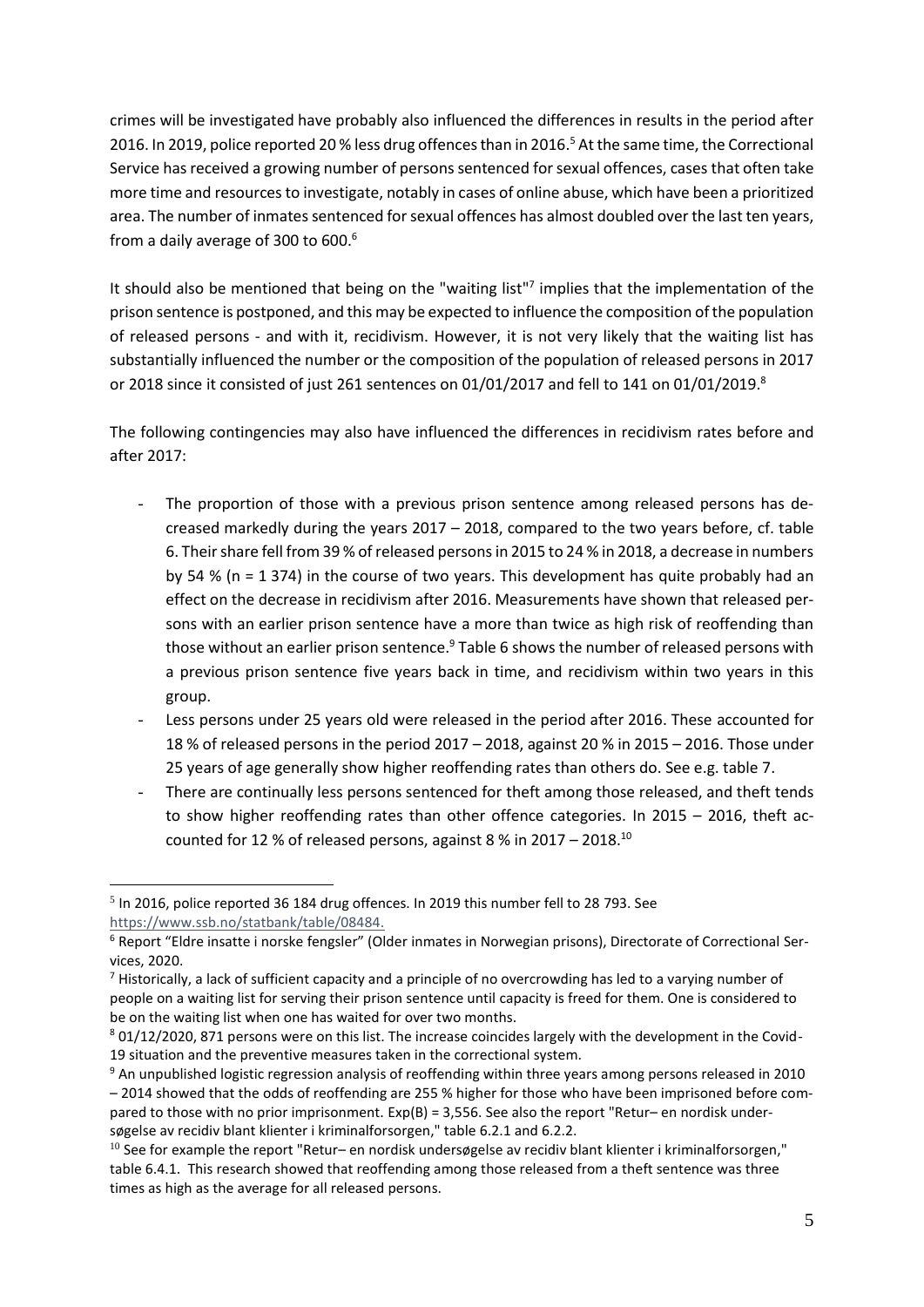## **Recidivism by gender with an equal observation period of two years**

Table 4 shows the results on reoffending within two years, distributed by gender for all those released in 2015 – 2018 who meet the requirement of an observation period of at least two years. In the Nordic study, the reoffending rate for Norwegian women in the course of two years was at 11 %. We find the same average result for all women released in 2015 – 2018.

| New offence within two years after release by gender. Released<br>4.<br>$2015 - 2018.$ |                |     | N       | %     |
|----------------------------------------------------------------------------------------|----------------|-----|---------|-------|
| Female                                                                                 | Valid          | Yes | 196     | 11,1  |
|                                                                                        | <b>Missing</b> |     | 1575    | 88,9  |
|                                                                                        | Total          |     | 1771    | 100,0 |
| Male                                                                                   | Valid          | Yes | 4 4 6 4 | 18,4  |
|                                                                                        | Missing        |     | 13 966  | 81,6  |
|                                                                                        | Total          |     | 18808   | 100,0 |

Table 5 shows the gender distribution of persons with a new offence within two years of release for the various years. Recidivism increases somewhat among men up to and including 2016, but not among women. In the following years, it decreases among men, but not similarly among women. Here too, one needs to take into account that the number of released persons in 2018 is smaller than in the years before because fewer meet the requirement of a two-year observation period, and this may have influenced the result compared to earlier years.

| 5.     | New offence within two years by gender and year of release |         |     | ${\sf N}$ | $\%$  |
|--------|------------------------------------------------------------|---------|-----|-----------|-------|
| Female | 2015                                                       | Valid   | Yes | 61        | 13,5  |
|        |                                                            | Missing |     | 390       | 86,5  |
|        |                                                            | Total   |     | 451       | 100,0 |
|        | 2016                                                       | Valid   | Yes | 65        | 11,5  |
|        |                                                            | Missing |     | 502       | 88,5  |
|        |                                                            | Total   |     | 567       | 100,0 |
|        | 2017                                                       | Valid   | Yes | 38        | 8,4   |
|        |                                                            | Missing |     | 414       | 91,6  |
|        |                                                            | Total   |     | 452       | 100,0 |
|        | 2018                                                       | Valid   | Yes | 32        | 10,6  |
|        |                                                            | Missing |     | 269       | 89,4  |
|        |                                                            | Total   |     | 301       | 100,0 |
| Male   | 2015                                                       | Valid   | Yes | 1 1 1 0   | 21,0  |
|        |                                                            | Missing |     | 4 1 8 8   | 79,0  |
|        |                                                            | Total   |     | 5 2 9 8   | 100,0 |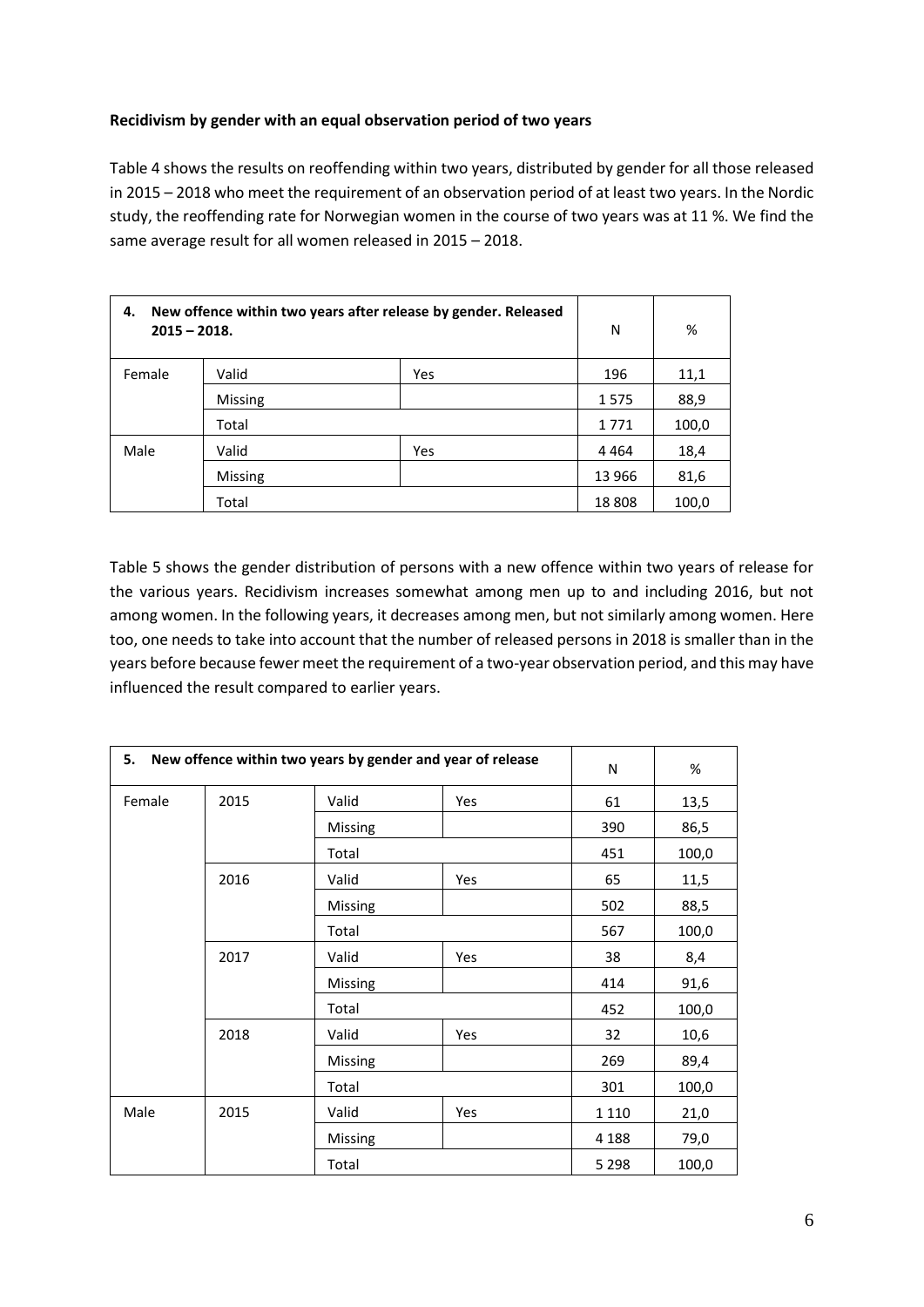| 2016 | Valid          | Yes | 1 2 8 4 | 21,9  |
|------|----------------|-----|---------|-------|
|      | <b>Missing</b> |     | 4577    | 78,1  |
|      | Total          |     | 5861    | 100,0 |
| 2017 | Valid          | Yes | 730     | 15,6  |
|      | <b>Missing</b> |     | 3 9 6 0 | 84,4  |
|      | Total          |     | 4 6 9 0 | 100,0 |
| 2018 | Valid          | Yes | 340     | 11,5  |
|      | <b>Missing</b> |     | 2619    | 88,5  |
|      | Total          |     | 2 9 5 9 | 100,0 |

Almost half (12 357 – 48 %) of all those released in 2015 – 2018 has served a prison sentence before. Of these, 8 433 did so less than five years ago, counting from the time of their previous release to the time of starting to serve their latest sentence. Table 6 shows reoffending among those with an earlier release from a prison sentence, measured five years back in time. Here too, the condition is that all will have to meet the requirement of an observation period of at least two years. 7 728 released persons do so.

| 6.   | New offence within two years among those released with a<br>previous prison sentence five years back in time |            |         | %     |
|------|--------------------------------------------------------------------------------------------------------------|------------|---------|-------|
| 2015 | Valid                                                                                                        | <b>Yes</b> | 742     | 33,4  |
|      | Missing                                                                                                      |            | 1477    | 66,6  |
|      | Total                                                                                                        |            | 2 2 1 9 | 100,0 |
| 2016 | Valid                                                                                                        | <b>Yes</b> | 864     | 34,1  |
|      | Missing                                                                                                      |            | 1672    | 65,9  |
|      | Total                                                                                                        |            | 2536    | 100,0 |
| 2017 | Valid                                                                                                        | <b>Yes</b> | 505     | 27,9  |
|      | Missing                                                                                                      |            | 1 3 0 6 | 72,1  |
|      | Total                                                                                                        |            | 1811    | 100,0 |
| 2018 | Valid                                                                                                        | <b>Yes</b> | 246     | 21,2  |
|      | Missing                                                                                                      |            | 916     | 78,8  |
|      | Total                                                                                                        |            | 1 1 6 2 | 100,0 |

The reoffending rates are lower than in the corresponding measurement for Norway in the Nordic recidivism study, which showed 41 % for those with a previous stay in prison five years back in time.<sup>11</sup> There were 410 released women in 2015 – 2018 with such an experience, and on average 25 % of these reoffended, against 31 % of the men in this category.

1

<sup>&</sup>lt;sup>11</sup> Cf. table 6.2.1 page 27 in the report "Retur – en nordisk undersøgelse av recidiv blant klienter i kriminalforsorgen."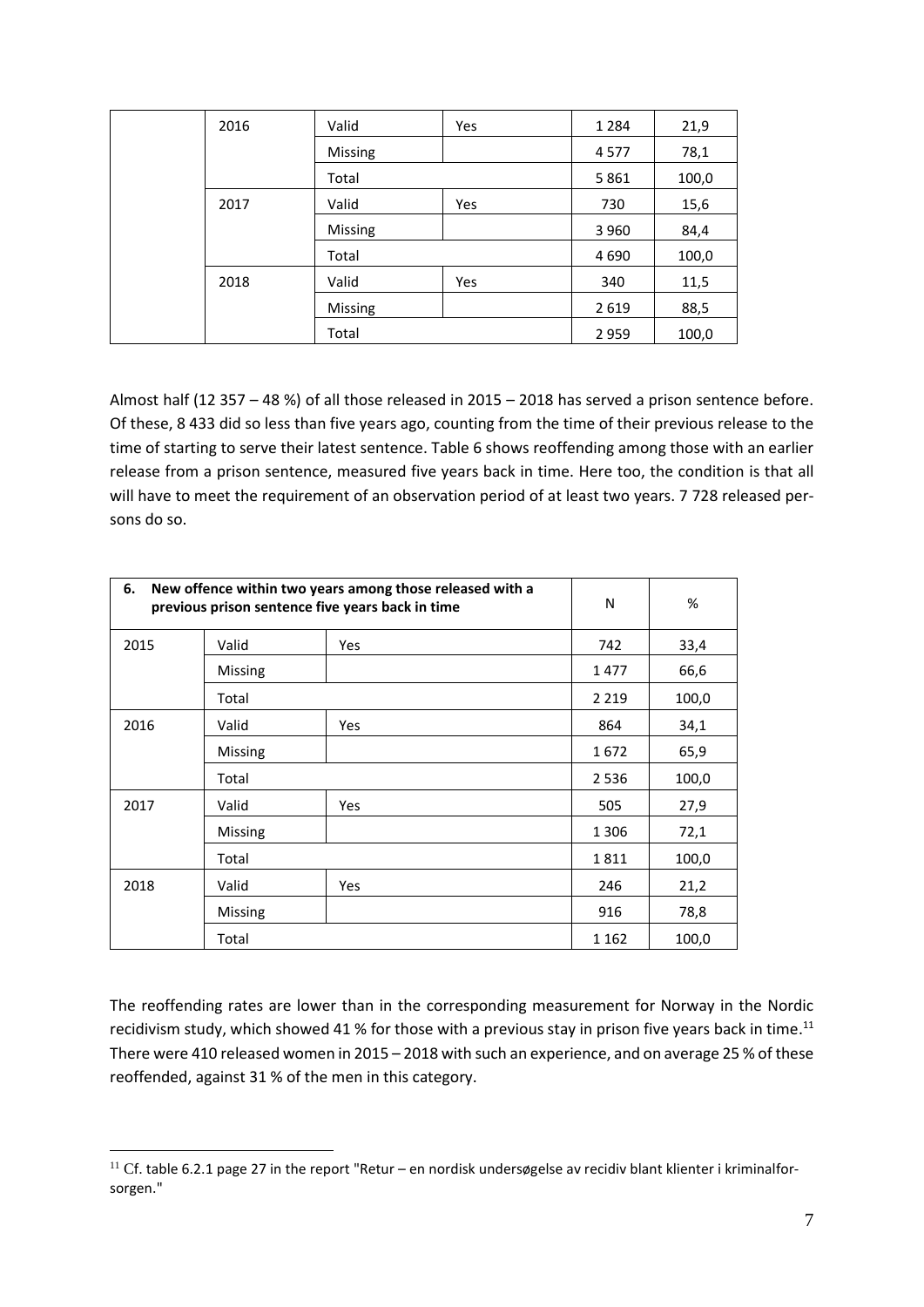#### **Recidivism among young released persons within two years after release**

Table 7 shows the share with a new offence within two years that has led to a new sentence to be served in prison for offences committed by persons under 20 years of age when released in 2015 – 2018. Here too, an observation period of at least two years is required. The same tendency shows. Recidivism increases to 38 % in 2016 and then decreases, with the exception of 2018, which again shows an increase. The populations, however, are small and differences between the various years may therefore be due to coincidences.

| 7.<br>New offence within two years among persons under 20 years<br>of age on release |                | N          | %  |       |
|--------------------------------------------------------------------------------------|----------------|------------|----|-------|
| 2015                                                                                 | Valid          | Yes        | 27 | 35,5  |
|                                                                                      | <b>Missing</b> |            | 49 | 64,5  |
|                                                                                      | Total          |            | 76 | 100,0 |
| 2016                                                                                 | Valid          | <b>Yes</b> | 29 | 37,7  |
|                                                                                      | <b>Missing</b> |            | 48 | 62,3  |
|                                                                                      | Total          |            | 77 | 100,0 |
| 2017                                                                                 | Valid          | Yes        | 13 | 25,0  |
|                                                                                      | Missing        |            | 39 | 75,0  |
|                                                                                      | Total          |            | 52 | 100,0 |
| 2018                                                                                 | Valid          | Yes        | 15 | 29,4  |
|                                                                                      | <b>Missing</b> |            | 36 | 70,6  |
|                                                                                      | Total          |            | 51 | 100,0 |

Table 8 shows reoffending within two years among young adults under 25 years of age on release, with at least one previous release from a prison sentence measured five years back in time after the latest release. The share of re-admitted "persistent offenders" with a new offence within two years varies from 44 % in 2016 to 26 % in 2018. The year 2016 also shows the highest number of released persons in this category, over 300.

| New offence within two years among released under 25<br>8.<br>years with a former prison sentence up to five years back |                |            | N   | %     |
|-------------------------------------------------------------------------------------------------------------------------|----------------|------------|-----|-------|
| 2015                                                                                                                    | Valid          | <b>Yes</b> | 100 | 39,5  |
|                                                                                                                         | <b>Missing</b> |            | 153 | 60,5  |
|                                                                                                                         | Total          |            | 253 | 100,0 |
| 2016                                                                                                                    | Valid          | <b>Yes</b> | 136 | 44,3  |
|                                                                                                                         | <b>Missing</b> |            | 171 | 55,7  |
|                                                                                                                         | Total          |            | 307 | 100,0 |
| 2017                                                                                                                    | Valid          | <b>Yes</b> | 50  | 31,1  |
|                                                                                                                         | <b>Missing</b> |            | 111 | 68,9  |
|                                                                                                                         | Total          |            | 161 | 100,0 |